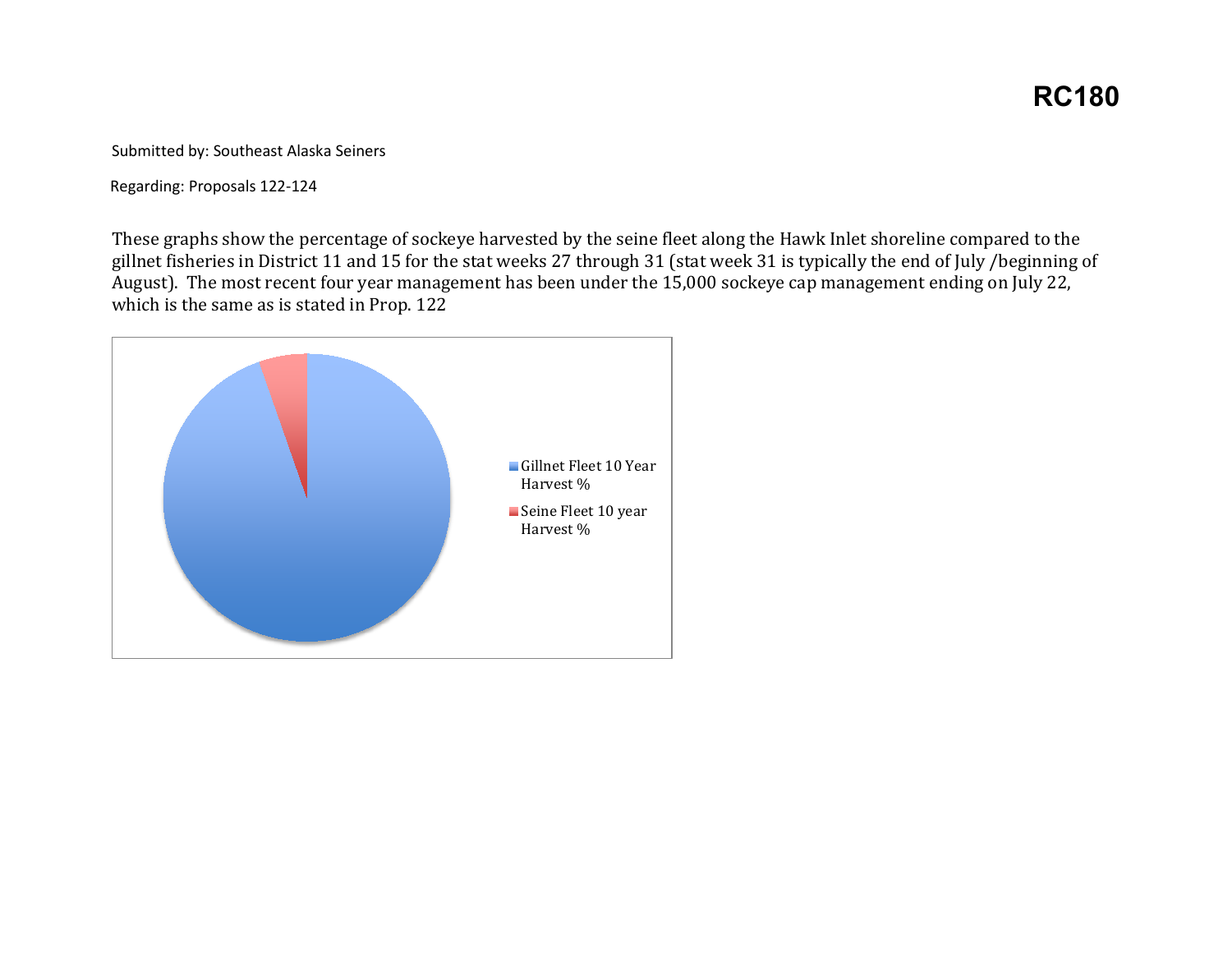

112-16 Traditional purse seine harvest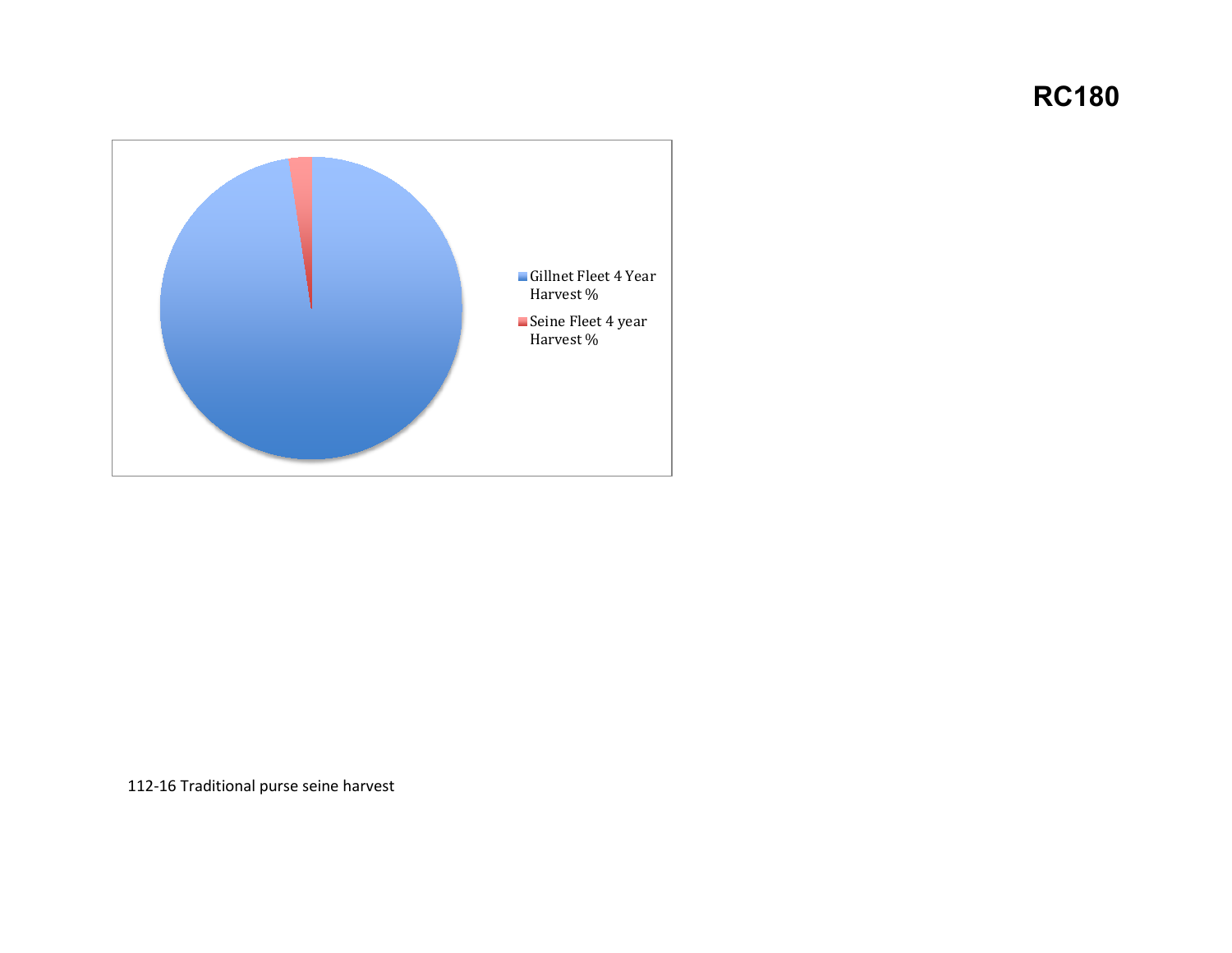| 27<br><b>SW</b> |      |         | 28      |         | 29      |         | 30        |         | 31        |         |            |               |
|-----------------|------|---------|---------|---------|---------|---------|-----------|---------|-----------|---------|------------|---------------|
| Year            | pink | sockeye | pink    | sockeye | pink    | sockeye | pink      | sockeye | pink      | sockeye | pink Total | sock<br>Total |
| 2012            |      |         |         |         |         |         |           |         |           |         |            |               |
| 2013            |      |         |         |         | 176,937 | 765     | 797,765   | 5,257   | 1,180,745 | 7,860   | 2,155,447  | 13,882        |
| 2014            |      |         |         |         |         |         |           |         |           |         |            |               |
| 2015            |      |         |         |         | 120,553 | 770     | 613,106   | 6,205   | 984,416   | 14,551  | 1,718,075  | 21,526        |
| 2016            |      |         |         |         |         |         |           |         |           |         |            |               |
| 2017            |      |         | 154,129 | 2,222   | 504,260 | 4,710   | 919,606   | 14,882  | 586,024   | 4,425   | 2,164,019  | 26,239        |
| 2018            |      |         |         |         |         |         |           |         |           |         |            |               |
| 2019            |      |         |         |         | 20,599  | 1,288   | 14,573    | 1,202   |           |         | 35,172     | 2,490         |
| 2020            |      |         |         |         |         |         |           |         |           |         |            |               |
| 2021            |      |         |         |         |         |         | 74,007    | 1,695   | 693,821   | 5,466   | 767,828    | 7,161         |
| Total           |      |         | 154,129 | 2,222   | 822,349 | 7,533   | 2,419,057 | 29,241  | 3,445,006 | 32,302  | 6,840,541  | 71,298        |

D11 and D15 combined traditional drift gillnet harvest

| <b>SW</b> | 27      | 28      | 29      | 30      | 31      | Sockeye Salmon Escapement |  |      |         |          |         |
|-----------|---------|---------|---------|---------|---------|---------------------------|--|------|---------|----------|---------|
| Year      | sockeye | sockeye | sockeye | sockeye | sockeye | Total                     |  | Year | Taku    | Chilkoot | Chilkat |
| 2012      | 12,396  | 17,964  | 61,016  | 88,582  | 58,110  | 238,068                   |  | 2012 | 71,107  | 118,166  | 119,142 |
| 2013      | 22,074  | 40,384  | 45,112  | 28,861  | 45,167  | 181,598                   |  | 2013 | 62,062  | 46,329   | 115,237 |
| 2014      | 17,950  | 31,227  | 41,845  | 50,692  | 30,753  | 172,467                   |  | 2014 | 49,828  | 105,713  | 70,470  |
| 2015      | 4,284   | 11,700  | 7,944   | 17,755  | 29,632  | 71,315                    |  | 2015 | 82,059  | 71,515   | 164,014 |
| 2016      | 5,957   | 11,313  | 17,206  | 52,316  | 22,406  | 109,198                   |  | 2016 | 107,183 | 86,721   | 87,622  |
| 2017      | 4,347   | 6,769   | 19,997  | 28,951  | 29,276  | 89,340                    |  | 2017 | 59,069  | 43,098   | 88,197  |
| 2018      | 4,610   | 11,709  | 19,746  | 25,281  | 29,367  | 90.713                    |  | 2018 | 65,540  | 85,463   | 108,047 |
| 2019      | 8,366   | 16,073  | 31,555  | 64,837  | 90,761  | 211,592                   |  | 2019 | 80,205  | 140,378  | 136,091 |
| 2020      | 2,006   | 3,438   | 9,680   | 14,221  | 9,115   | 38,460                    |  | 2020 | 99,508  | 60,218   | 50,746  |
| 2021      | 5,026   | 11,887  | 7,332   | 11,958  | 18,617  | 54,820                    |  | 2021 | 161,348 | 98,672   | 65,199  |
| Total     | 87,016  | 162,464 | 261,433 | 383,454 | 363,204 | 1,257,571                 |  |      |         |          |         |